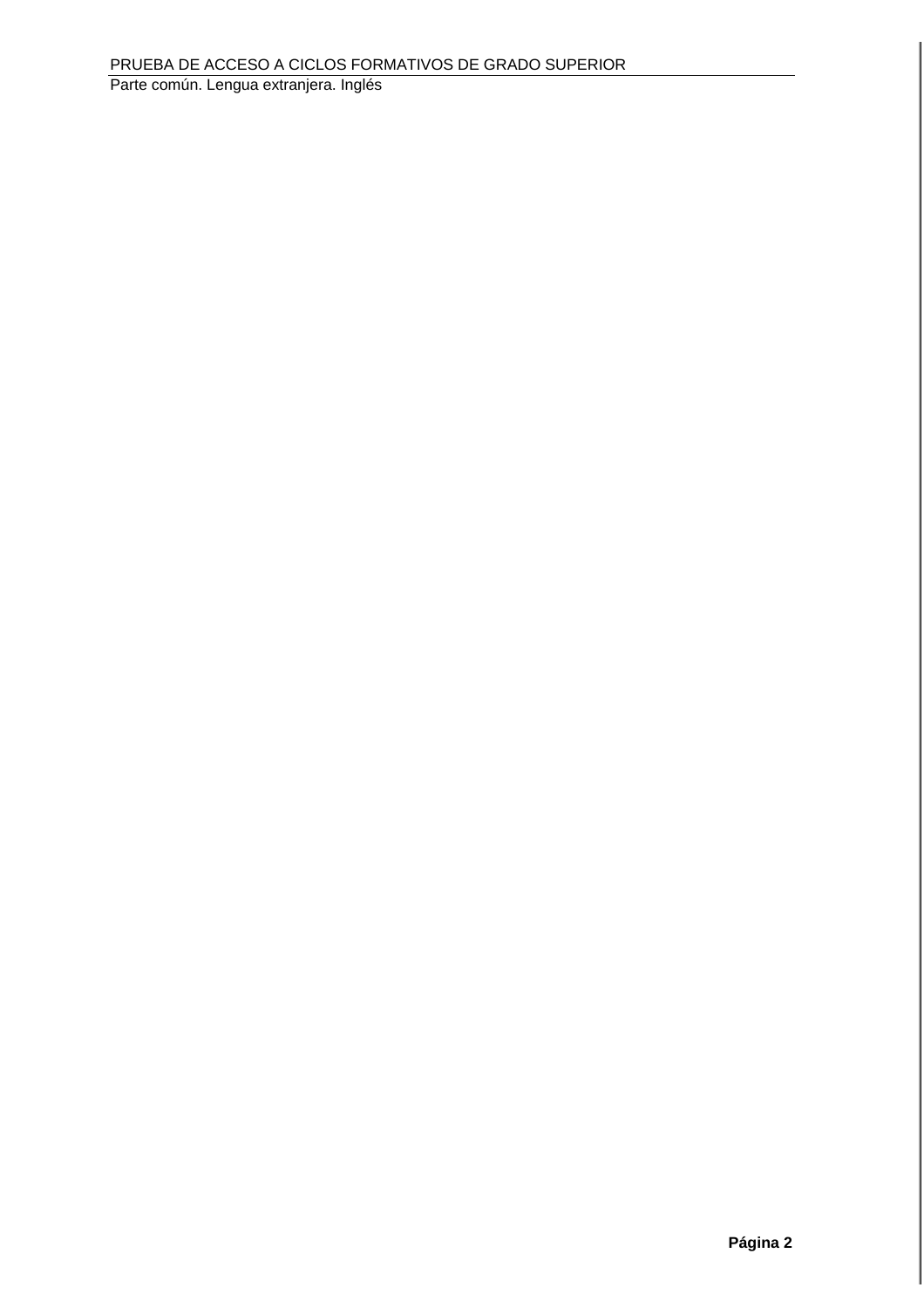#### **INSTRUCCIONES GENERALES PARA EL USO DEL CUADERNILLO DE EXAMEN**

- − Escriba con letras mayúsculas los datos que se le piden en la portada.
- No escriba en los espacios sombreados.
- − Para las respuestas, use los espacios en blanco existentes previstos al efecto.
- − Lea atentamente las instrucciones para la realización de cada ejercicio y los criterios de puntuación y calificación de cada pregunta o apartado.
- − Escriba las respuestas con letra clara.
- Si se equivoca, tache el error con una línea: esta respuesta es un ejemplo.

| <b>EJERCICIO</b> | <b>PUNTUACIÓN</b><br><b>MÁXIMA</b> | <b>CRITERIOS</b>                                                                                                                                               |  |  |
|------------------|------------------------------------|----------------------------------------------------------------------------------------------------------------------------------------------------------------|--|--|
| 1                | 1 punto                            | Hasta 1 punto por contestar correctamente a la pregunta,<br>teniendo en cuenta la comprensión del texto, la expresión y el no<br>copiar directamente del texto |  |  |
| 2                | 1 punto                            | Hasta 1 punto por contestar correctamente a la pregunta,<br>teniendo en cuenta la comprensión del texto, la expresión y el no<br>copiar directamente del texto |  |  |
| 3                | 1 punto                            | Hasta 1 punto por contestar correctamente a la pregunta,<br>teniendo en cuenta la comprensión del texto, la expresión y el no<br>copiar directamente del texto |  |  |
|                  | 1 punto                            | Hasta 1 punto por el dominio léxico                                                                                                                            |  |  |

#### **CRITERIOS DE CALIFICACIÓN**

6 4 puntos

**LAS PERSONAS ENCARGADAS DE LA APLICACIÓN DE LA PRUEBA LES ADVERTIRÁN DEL TIEMPO DE FINALIZACIÓN DE LA MISMA 10 MINUTOS ANTES DEL FINAL.** 

5 2 puntos Hasta 2 puntos por el correcto manejo de estructuras gramaticales. (1 punto cada frase)

deberá alcanzar el mínimo de palabras requerido

Hasta 4 puntos por la expresión escrita, coherencia, fluidez, organización, creatividad, corrección, claridad y adecuación. Se

**DISPONE DE UNA HORA PARA LA REALIZACIÓN DE TODOS LOS EJERCICIOS DE ESTA PRUEBA.**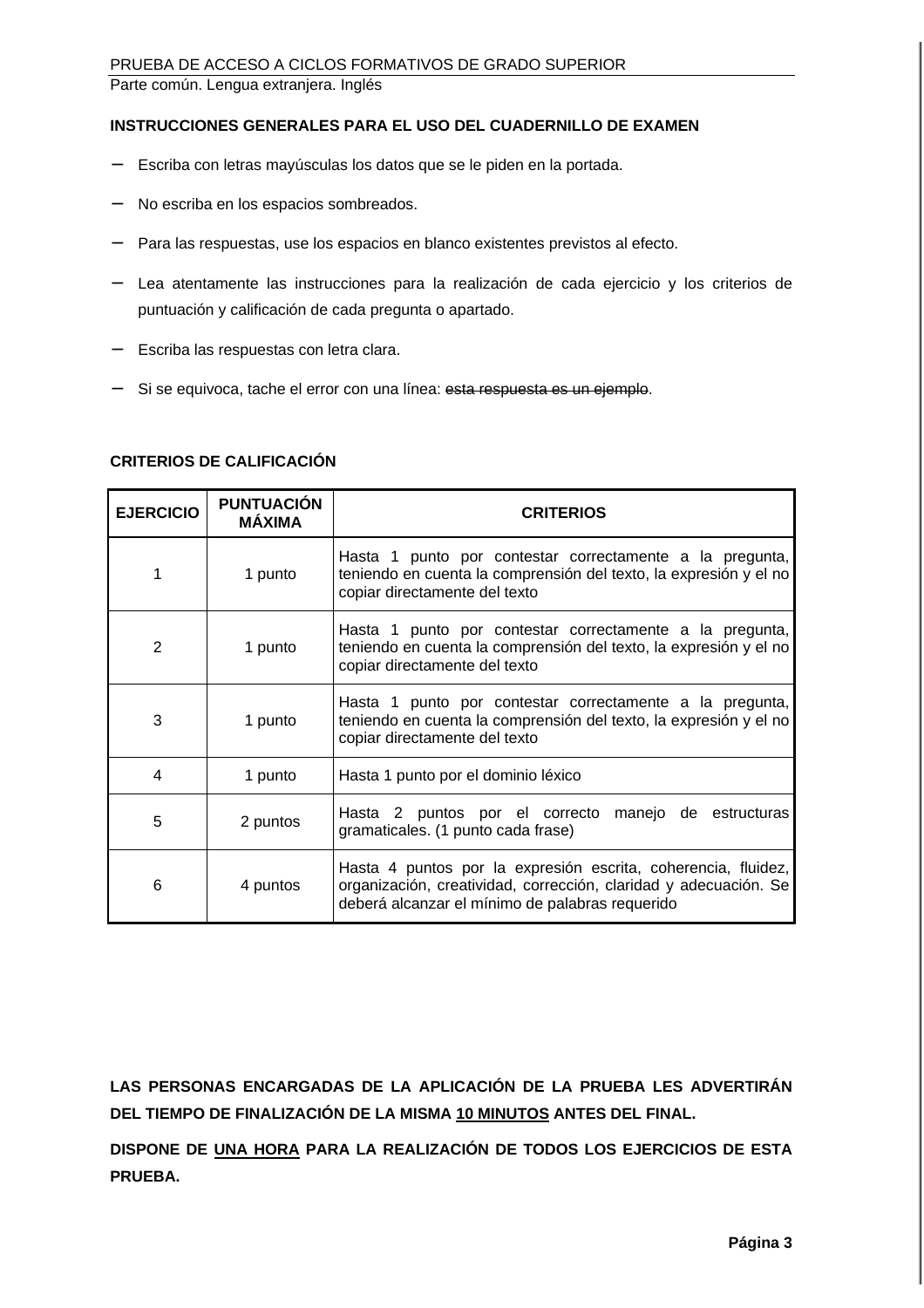#### **READING**

Read the following text carefully and answer the questions.

## **THE DARK SIDE OF INTERNET FAME**

In the age of Google and YouTube, public shaming can turn anybody into a celebrity—or a fool.

In 2002, Raza, a chubby Canadian teen, filmed himself acting out a fight scene from "Star Wars" using a light saber. For nearly a year the video remained on a shelf in Raza's school. Sometime in 2003, though, another student discovered the video and posted it online—and Raza's nightmare began. Within days, "Star Wars Kid" had become a viral frenzy. It was posted on hundreds of blogs, enhanced by music and special effects, and watched by millions. In Raza's case it became a source of public humiliation, precisely what every kid fears the most.

Stories like this are becoming more and more common. They serve as important reminders of a dark side of instant Internet fame: humiliation. Already dozens of Web sites exist solely to shame or dishonour others. Such sites can make or break a person, in a matter of seconds.

"Dog poop girl" wasn't the public role a South Korean student had in mind when, in 2005, she refused to clean up her dog´s poop in the underground in Seoul. A minor infraction, perhaps, but another passenger captured the act on a cell-phone camera, posted it online and created a viral frenzy. The woman was bullied until she left college.

Although social stigma can be a useful way to stop bad, uncivilized behaviour, "the Internet is a loose gun," says Jim Cohen of Fordham University. Online there are few checks—and validating the credibility of facts is difficult. "Anyone with resentment can maliciously and sometimes libelously attack defenseless, innocent people" Cohen told NEWSWEEK.

Adapted from Newsweek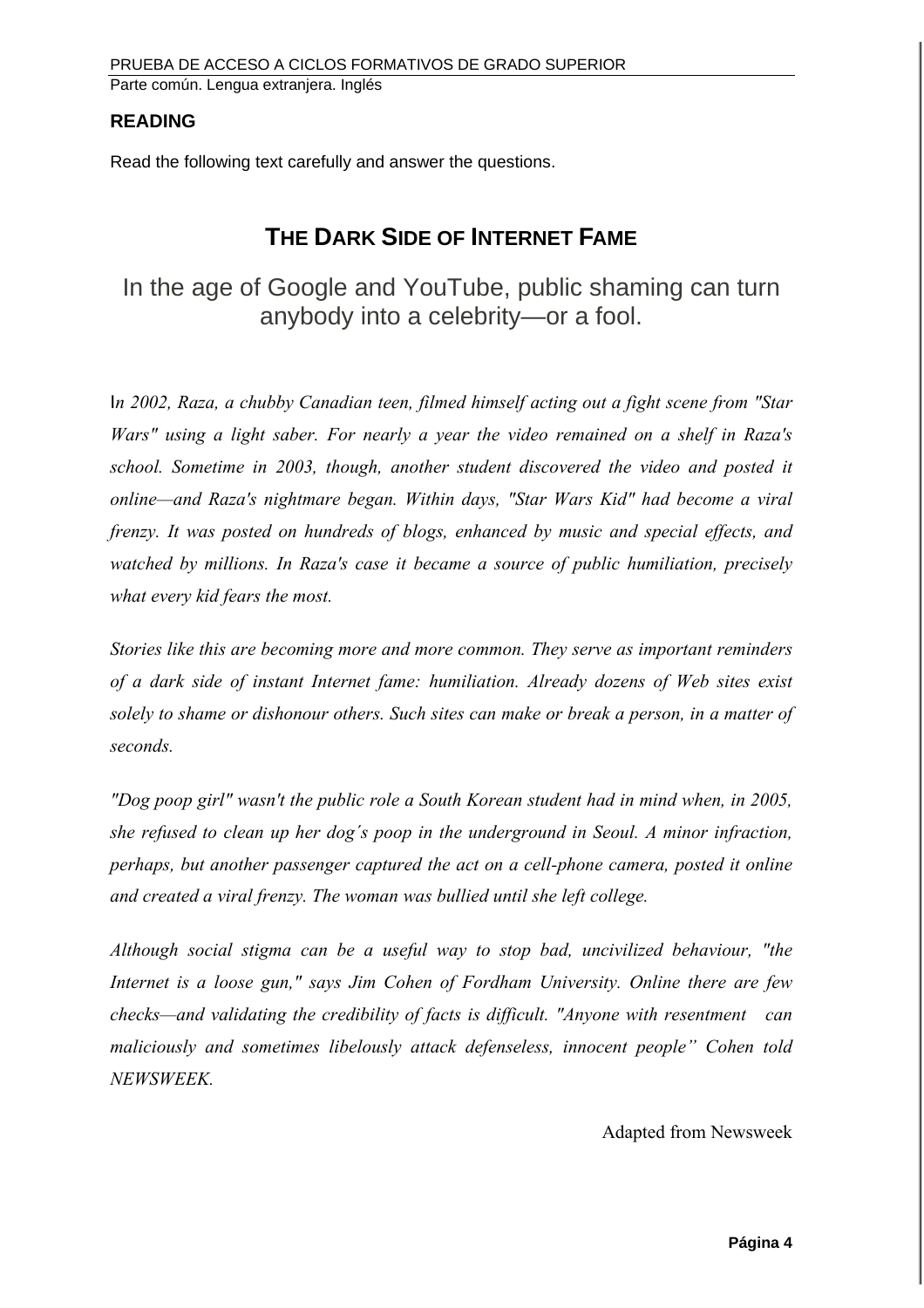#### **READING.**

Answer these questions in your own words. Base your answers on the information from the text.

1. When did Raza's problem start?

2. Why was the South Korean student bullied?

3. Can we believe everything the Internet says? Why yes? Or why not?

## **VOCABULARY**

4. Find words in the text that mean:

\_\_\_\_\_\_\_\_\_\_\_\_\_\_\_\_\_\_\_\_\_\_\_\_\_\_\_\_\_

\_\_\_\_\_\_\_\_\_\_\_\_\_\_\_\_\_\_\_\_\_\_\_\_\_\_\_\_\_

\_\_\_\_\_\_\_\_\_\_\_\_\_\_\_\_\_\_\_\_\_\_\_\_\_\_\_\_\_

\_\_\_\_\_\_\_\_\_\_\_\_\_\_\_\_\_\_\_\_\_\_\_\_\_\_\_\_\_

-To be afraid of  $(1<sup>st</sup>$  paragraph)

-A crime (3<sup>rd</sup> paragraph)

-Helpful  $(4<sup>th</sup>$  paragraph)

-Without control  $(4<sup>th</sup>$  paragraph)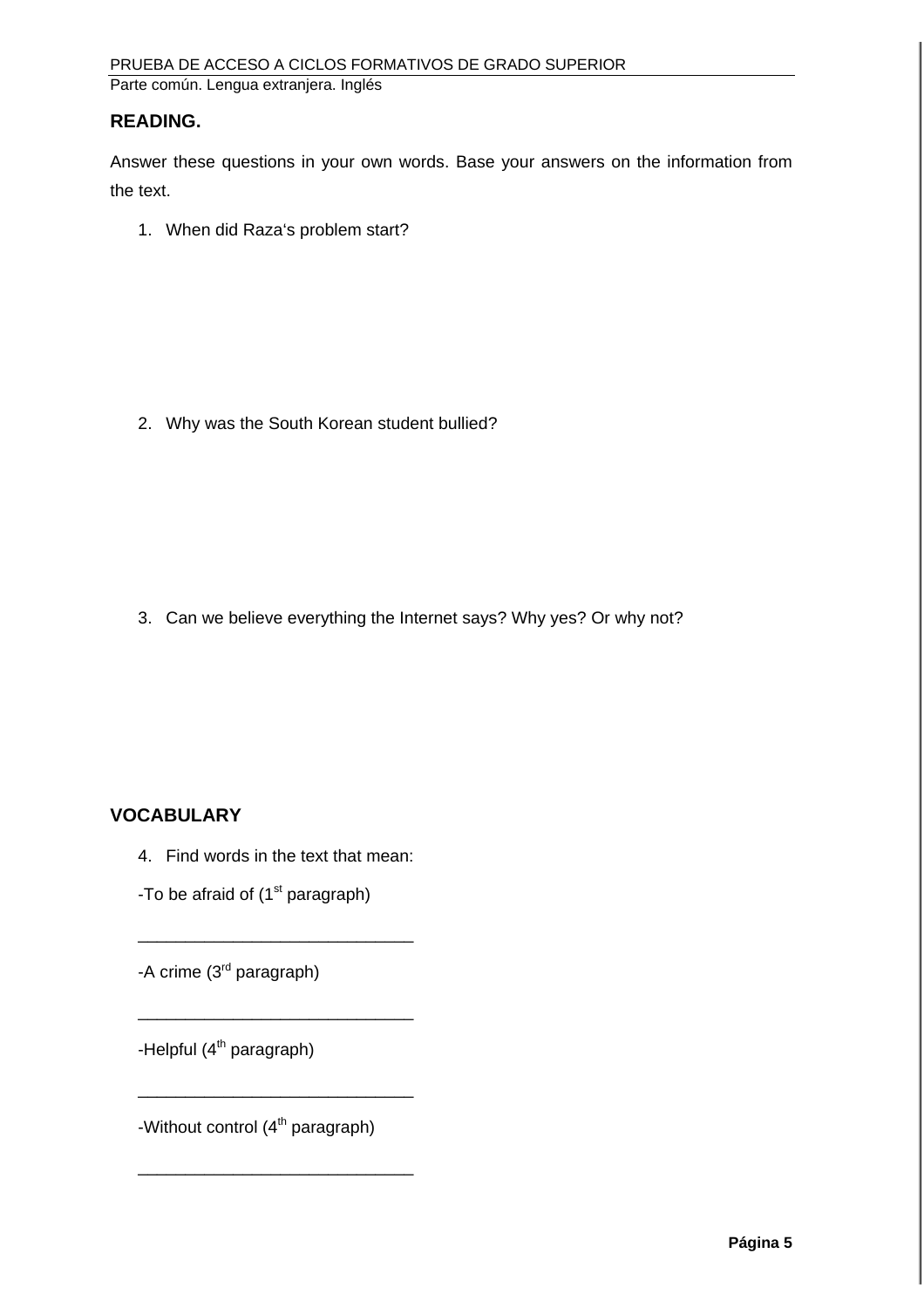#### **GRAMMAR**

- 5. Complete the sentences with information from the text
- Raza, **who** ……………………………………………...
- **If** people feel resentment, …………………………………….

#### **WRITING**

6. Write a text 70 - 120 words:

**What are the advantages and disadvantages of being famous?**

You can follow this outline:

- $-1$ <sup>st</sup> paragraph: Introduce the topic
- $-2^{nd}$  paragraph: State the advantages; present the points in favour of the topic including reasons and examples.
- $-3<sup>rd</sup>$  paragraph: State the disadvantages; present the points against the topic and some justification
- $-4$ <sup>th</sup> paragraph: Give a balanced summary of all the points associated with the theme. Add your personal opinion.